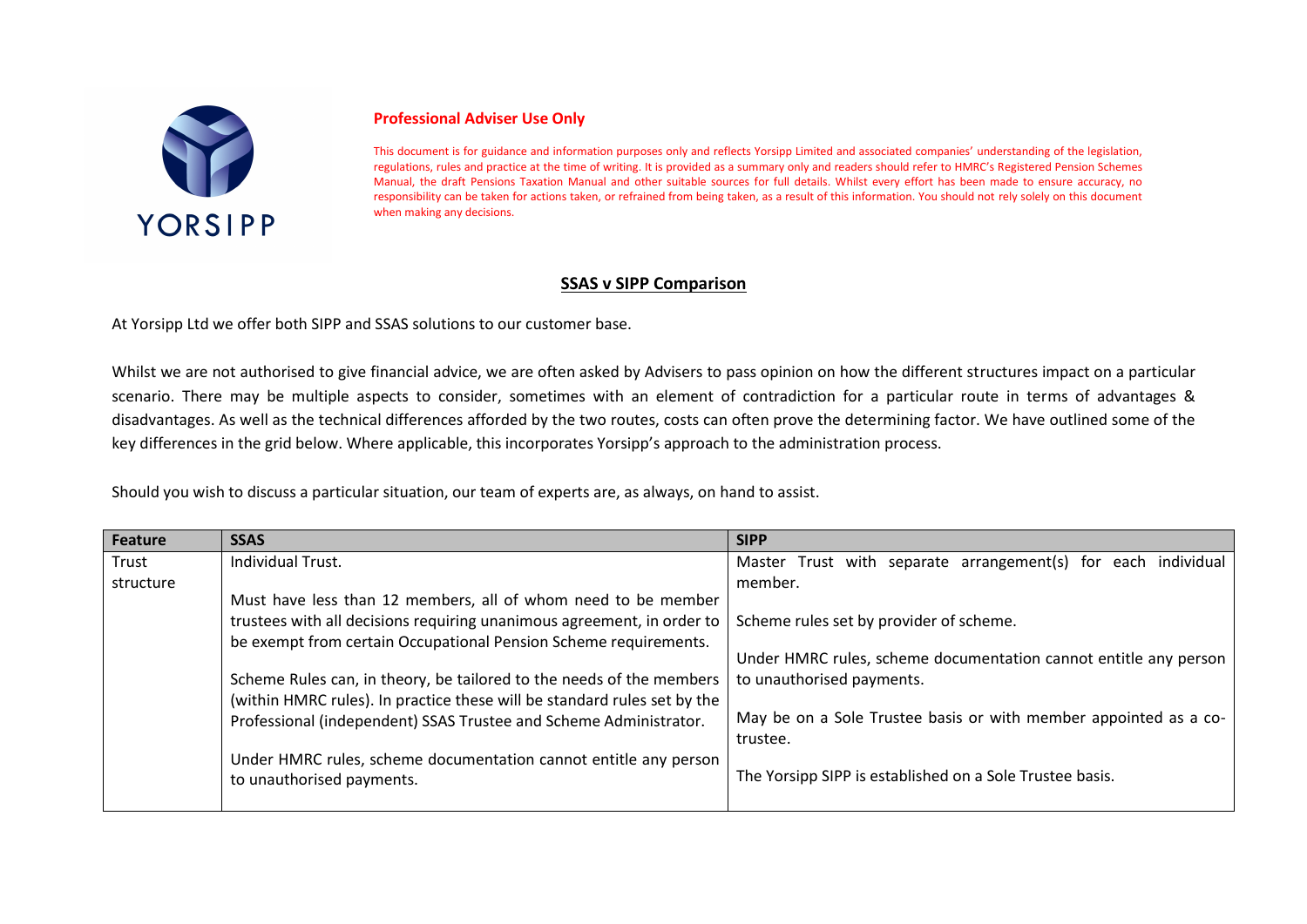| <b>Feature</b>               | <b>SSAS</b>                                                                                                                                                       | <b>SIPP</b>                                                                                                                                                                                                |
|------------------------------|-------------------------------------------------------------------------------------------------------------------------------------------------------------------|------------------------------------------------------------------------------------------------------------------------------------------------------------------------------------------------------------|
| Establishment<br>& Operation | Must be registered with HMRC. A Scheme Administrator must be<br>appointed.                                                                                        | Can only be set up by a "person" with permission from the Financial<br>Conduct Authority (FCA) under the Financial Services and Markets Act<br>2000, to establish in the UK a personal pension scheme or a |
|                              | Each scheme is established under an individual trust by a sponsoring<br>employer for at least one employee. There may be more than one                            | stakeholder pension scheme.                                                                                                                                                                                |
|                              | sponsoring employer (typically Associated Companies).                                                                                                             | A Scheme Administrator must be appointed.                                                                                                                                                                  |
|                              | The Scheme Administrator is subject to a fit & proper person test.<br>Prior approval is not available.                                                            | The Scheme Administrator is subject to a fit & Proper person test.<br>Prior approval is not available.                                                                                                     |
|                              | Yorssas (Trustees) Ltd will be appointed as a Professional Trustee and<br>Yorssas Ltd will act as Scheme Administrator for HMRC purposes.                         | Yorsipp (Trustees) Ltd will be appointed as a Professional Trustee and<br>Yorsipp Ltd will act as Scheme Administrator for HMRC purposes.                                                                  |
|                              | Scheme documentation cannot entitle any person to unauthorised<br>payments.                                                                                       | Scheme documentation cannot entitle any person to unauthorised<br>payments.                                                                                                                                |
|                              | A SSAS is not regulated by the FCA, but underlying investments (and<br>overlaying advice) may be.                                                                 |                                                                                                                                                                                                            |
| Member                       | A SSAS is not a regulated product under the FCA. As such, aside from                                                                                              | SIPPs are regulated by the FCA. Members will have recourse to the                                                                                                                                          |
| protection                   | any regulated investments within the fund, there is no recourse to the<br>Financial Services Compensation Scheme or, usually, the Financial<br>Ombudsman Service. | Financial Services Compensation Scheme and the Financial<br>Ombudsman service. They will also have recourse to the Pensions<br>Ombudsman over certain aspects (normally administration matters).           |
|                              | The scheme will however be regulated by The Pensions Regulator<br>with the Pensions Ombudsman Service available.                                                  |                                                                                                                                                                                                            |
|                              | If the Principal Employer(s) cease to trade, member benefits will need<br>to be suitably secured.                                                                 |                                                                                                                                                                                                            |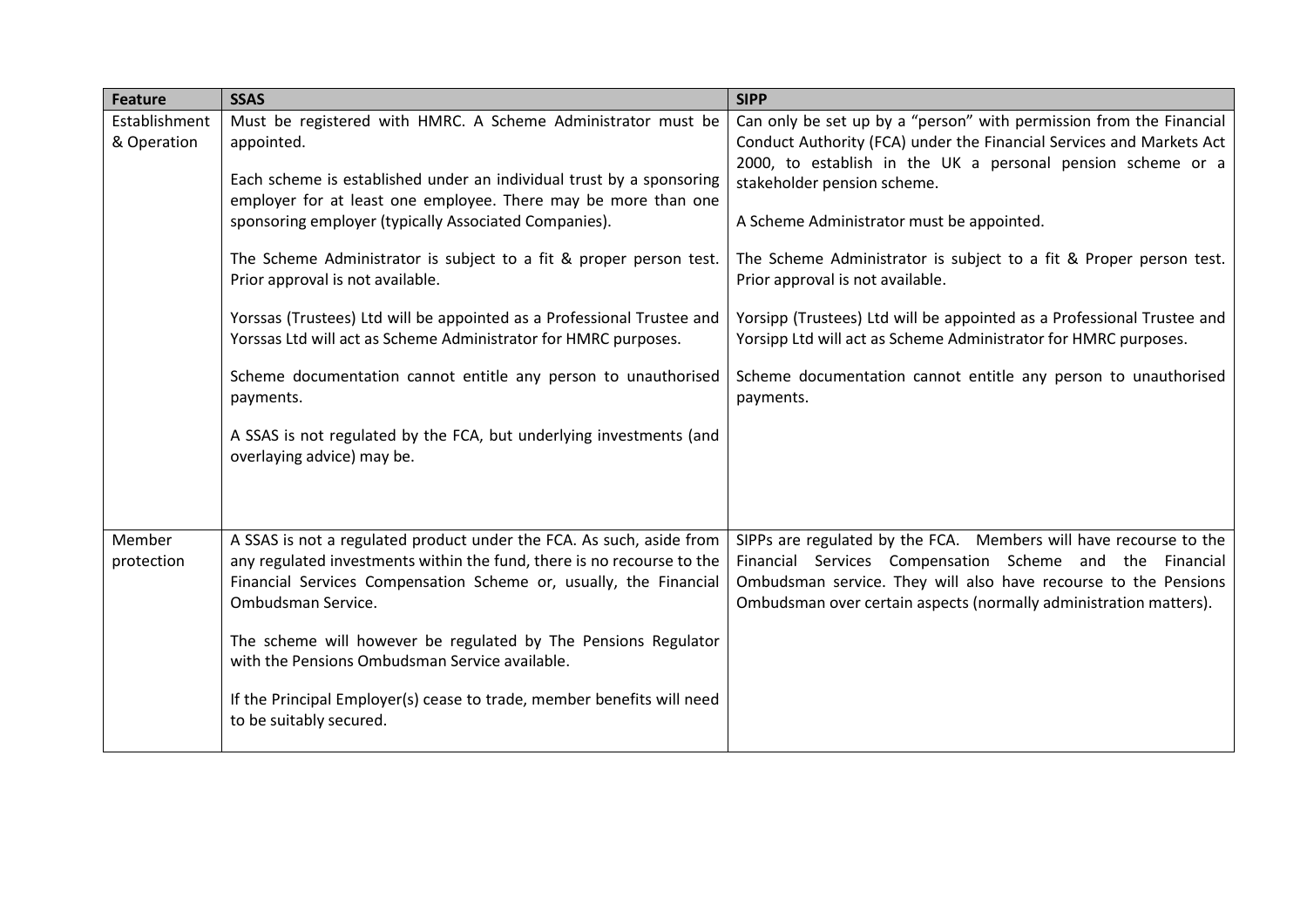| <b>Feature</b>                             | <b>SSAS</b>                                                                                                                                                                                                                                                                                                                                                                                                                                                                                                                                                                                                                                                                                                                                                                                                                                                                                                                                                                                                                                                                                                                                                                                                                                                                                                                                                                                                                                                    | <b>SIPP</b>                                                                                                                                                                                                                                                                                                                                                                                                                                                                                                                                                                                                                                                                                                                                                                                                                                                                                                                                                                                                                                                                                                                                                                                                                                                                                                                                                                                             |
|--------------------------------------------|----------------------------------------------------------------------------------------------------------------------------------------------------------------------------------------------------------------------------------------------------------------------------------------------------------------------------------------------------------------------------------------------------------------------------------------------------------------------------------------------------------------------------------------------------------------------------------------------------------------------------------------------------------------------------------------------------------------------------------------------------------------------------------------------------------------------------------------------------------------------------------------------------------------------------------------------------------------------------------------------------------------------------------------------------------------------------------------------------------------------------------------------------------------------------------------------------------------------------------------------------------------------------------------------------------------------------------------------------------------------------------------------------------------------------------------------------------------|---------------------------------------------------------------------------------------------------------------------------------------------------------------------------------------------------------------------------------------------------------------------------------------------------------------------------------------------------------------------------------------------------------------------------------------------------------------------------------------------------------------------------------------------------------------------------------------------------------------------------------------------------------------------------------------------------------------------------------------------------------------------------------------------------------------------------------------------------------------------------------------------------------------------------------------------------------------------------------------------------------------------------------------------------------------------------------------------------------------------------------------------------------------------------------------------------------------------------------------------------------------------------------------------------------------------------------------------------------------------------------------------------------|
| Data<br>Protection                         | Trustees are classed as "Data Controllers" and must register with the<br>Information Commissioner's Office (ICO).                                                                                                                                                                                                                                                                                                                                                                                                                                                                                                                                                                                                                                                                                                                                                                                                                                                                                                                                                                                                                                                                                                                                                                                                                                                                                                                                              | The responsibilities opposite apply to the provider of the scheme as a<br>whole.                                                                                                                                                                                                                                                                                                                                                                                                                                                                                                                                                                                                                                                                                                                                                                                                                                                                                                                                                                                                                                                                                                                                                                                                                                                                                                                        |
| Membership,<br>benefits &<br>contributions | HMRC rules set no restriction on who can be a member of a registered<br>pension scheme. However, to obtain tax relief on contributions, the<br>contribution must be a "relievable contribution", paid by or on behalf<br>of that member; being a relevant UK individual.<br>In practice, Scheme Rules will often restrict membership to employees<br>and former employees of the sponsoring employer(s) and<br>membership will be by invitation of the trustees.<br>Scheme Rules will outline what benefits may be afforded under the<br>scheme, subject to HMRC rules & requirements.<br>Contributions, subject to Scheme & HMRC rules, may be paid by<br>members, employers & third parties.<br>Member contributions normally deducted under "net pay"<br>arrangements by the employer.<br>Third party contributions likely to be paid gross with relief obtained by<br>the member making a claim to HMRC.<br>Employer contributions subject to normal deductibility considerations<br>as a business expense. Spreading of tax relief may apply.<br>Transfers from other Registered Pension Schemes may be received<br>subject to prevailing HMRC & FCA rules and restrictions. This is a<br>complex area and may cover, for example, considerations for<br>members with certain "protections" and new FCA requirements for<br>regulated advice for members transferring from DB schemes,<br>foregoing safeguarded rights. Suitable advice should be sought. | HMRC rules set no restriction on who can be a member of a registered<br>pension scheme. However, to obtain tax relief on contributions, the<br>contribution must be a "relievable contribution", paid by or on behalf<br>of that member; being a relevant UK individual.<br>Scheme Rules will outline who may be a member of the scheme.<br>Scheme Rules will outline what benefits may be afforded under the<br>scheme, subject to HMRC rules & requirements.<br>Contributions, subject to Scheme & HMRC rules, may be paid by<br>members, employers & third parties.<br>Member contributions normally paid under "Relief at Source"<br>procedure with basic tax relief recovered from HMRC by Scheme<br>Administrator. Also applies to Third party contributions. Higher rate /<br>additional rate relief recovered by member via self-assessment.<br>Employer contributions subject to normal deductibility considerations<br>as a business expense. Spreading of tax relief may apply.<br>Transfers from other Registered Pension Schemes may be received<br>subject to prevailing HMRC & FCA rules and restrictions. This is a<br>complex area and may cover, for example, considerations for<br>members with certain "protections" and new FCA requirements for<br>regulated advice for members transferring from DB schemes /<br>foregoing safeguarded rights. Suitable advice should be sought. |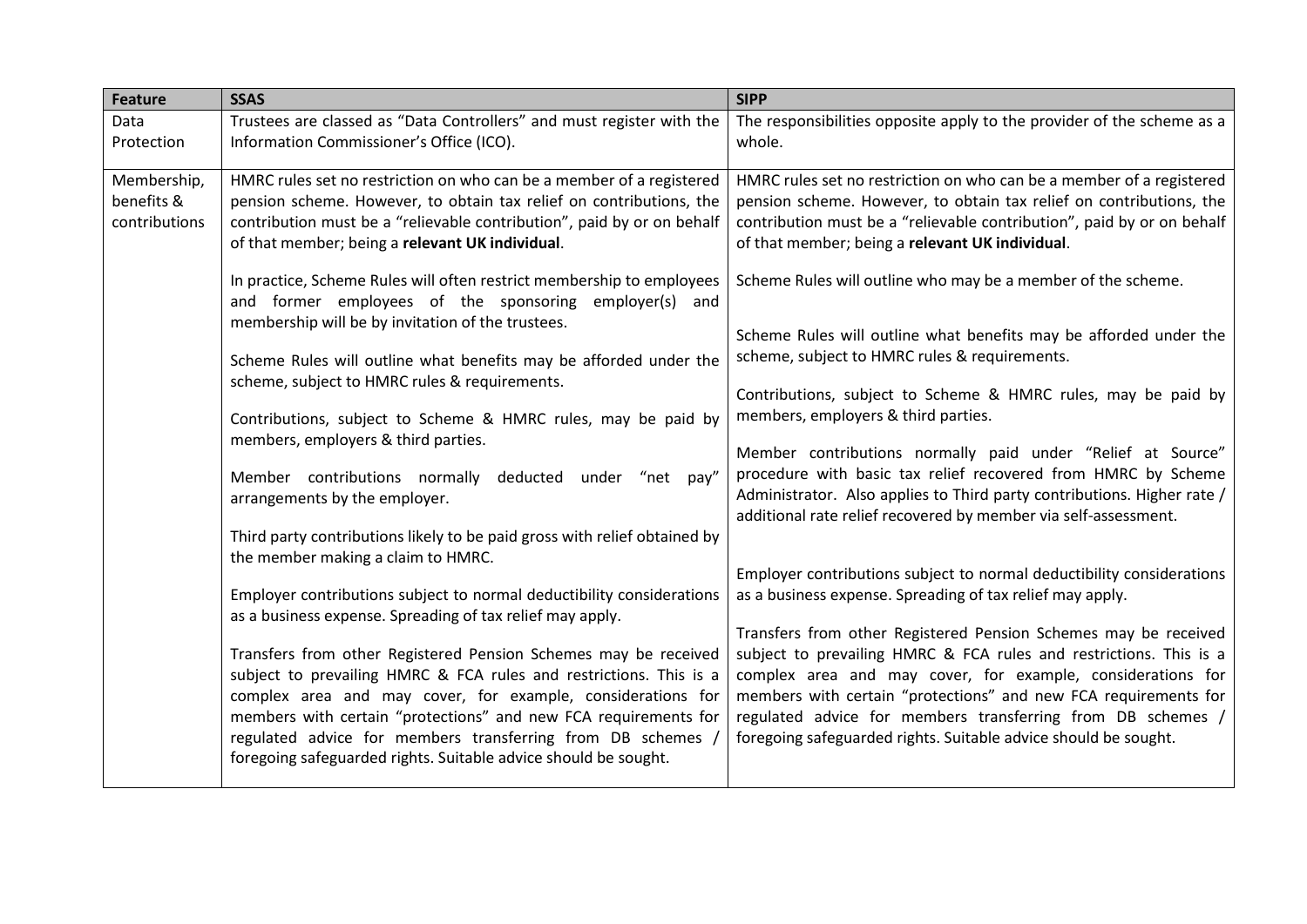| <b>Feature</b> | <b>SSAS</b>                                                                                                                                                                                                                                                                                                                                                                                                                                                                                                                  | <b>SIPP</b>                                                                                                                                                                                                                                                            |
|----------------|------------------------------------------------------------------------------------------------------------------------------------------------------------------------------------------------------------------------------------------------------------------------------------------------------------------------------------------------------------------------------------------------------------------------------------------------------------------------------------------------------------------------------|------------------------------------------------------------------------------------------------------------------------------------------------------------------------------------------------------------------------------------------------------------------------|
| Control        | The Principal Employer controls the scheme.                                                                                                                                                                                                                                                                                                                                                                                                                                                                                  | The provider of the scheme controls the scheme.                                                                                                                                                                                                                        |
|                | The Professional (independent) Trustee will, in conjunction with the<br>member trustees, oversee the running of the scheme giving due<br>regard to HMRC rules; and often be co-signatory to the trustee bank<br>account.<br>The Scheme Administrator is responsible for the day-to-day running of<br>the scheme and satisfying any HMRC reporting requirements.<br>Investment decisions are made by the member trustees, unanimously,<br>in conjunction with their suitably authorised / regulated professional<br>advisers. | The Scheme Administrator is responsible for the day-to-day running of<br>the scheme and satisfying any HMRC reporting requirements.<br>Investment decisions are made by the member in conjunction with<br>their suitably authorised / regulated professional advisers. |
| Investments    | As permitted by the Scheme Administrator / Trustees taking account<br>of HMRC rules.                                                                                                                                                                                                                                                                                                                                                                                                                                         | As permitted by the Scheme Administrator / Trustees taking account<br>of HMRC rules.                                                                                                                                                                                   |
|                | Care should be taken not to trigger HMRCs "taxable property rules".<br>These can trigger tax charges on the scheme, employer and members<br>personally.                                                                                                                                                                                                                                                                                                                                                                      | Care should be taken not to trigger HMRCs "taxable property rules".<br>These can trigger tax charges on the scheme (arrangement) and<br>member personally.                                                                                                             |
|                | "investment<br>guide"<br>See<br>Yorsipp<br>web-site:<br>on<br>http://www.yorsipp.com/media/1055/sipp-investments-list-2.pdf                                                                                                                                                                                                                                                                                                                                                                                                  | guide"<br>See<br>"investment<br>Yorsipp<br>web-site:<br>on<br>http://www.yorsipp.com/media/1055/sipp-investments-list-2.pdf                                                                                                                                            |
|                | Investments held in the name of the Trustees of the SSAS. Member<br>Trustees and Yorssas (Trustees) Limited (Bare Trustee) which acts as<br>Professional (independent) Trustee will be named on title<br>documentation.                                                                                                                                                                                                                                                                                                      | Investments will be held in the name of Yorsipp (Trustees) Limited<br>(Bare trustee). This keeps assets legally separate from Yorsipp Ltd, a<br>trading company, which acts as Scheme Administrator.                                                                   |
|                | Under The Pensions Act 1995, before making an investment, the<br>Member Trustees must obtain and consider proper advice.                                                                                                                                                                                                                                                                                                                                                                                                     |                                                                                                                                                                                                                                                                        |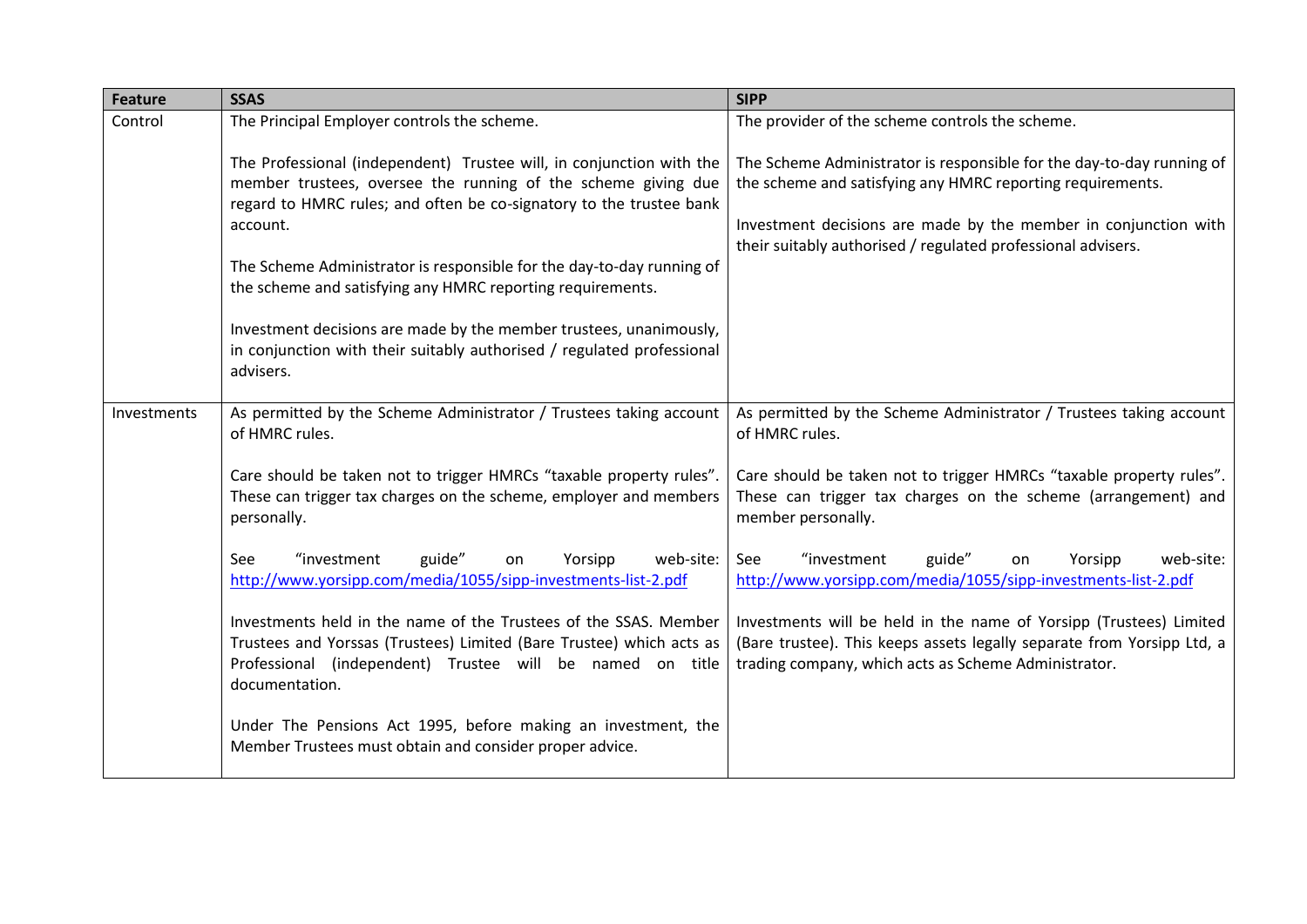| <b>Feature</b> | <b>SSAS</b>                                                            | <b>SIPP</b>                                                                                                                            |
|----------------|------------------------------------------------------------------------|----------------------------------------------------------------------------------------------------------------------------------------|
| Pooled         | As a SSAS is a single common trust, all investments are jointly owned. | Each member's contributions & investments are earmarked to their                                                                       |
| investment &   | All members must agree on all investments in writing. Actual, as       | specific arrangement(s).                                                                                                               |
| Group          | opposed to notional, earmarking of assets is not permitted.            |                                                                                                                                        |
| property       |                                                                        | Members may group together for a particular investment; e.g.                                                                           |
| purchase       | This may aid succession planning as transfers out or benefit payments  | commercial property. The property will be held on a "tenancy in                                                                        |
|                | of a member's entitlement at retirement, may be taken from any         | common basis" between the SIPPs and any third party (if applicable).                                                                   |
|                | asset without requiring an encashment / re-conveyance of a property.   | Their share will be determined by their respective consideration to<br>the purchase.                                                   |
|                |                                                                        | Depending upon how the SIPP scheme is structured, any alteration in                                                                    |
|                |                                                                        | beneficial ownership rights between the SIPPs (an increase, reduction<br>or termination), may require a re-conveyance of the property. |
|                |                                                                        | The latter point will often be determined by whether the SIPP is<br>established on a sole trustee basis or a co-trustee basis.         |
|                |                                                                        |                                                                                                                                        |
|                |                                                                        |                                                                                                                                        |
|                |                                                                        |                                                                                                                                        |
|                |                                                                        |                                                                                                                                        |
|                |                                                                        |                                                                                                                                        |
|                |                                                                        |                                                                                                                                        |
|                |                                                                        |                                                                                                                                        |
|                |                                                                        |                                                                                                                                        |
|                |                                                                        |                                                                                                                                        |
|                |                                                                        |                                                                                                                                        |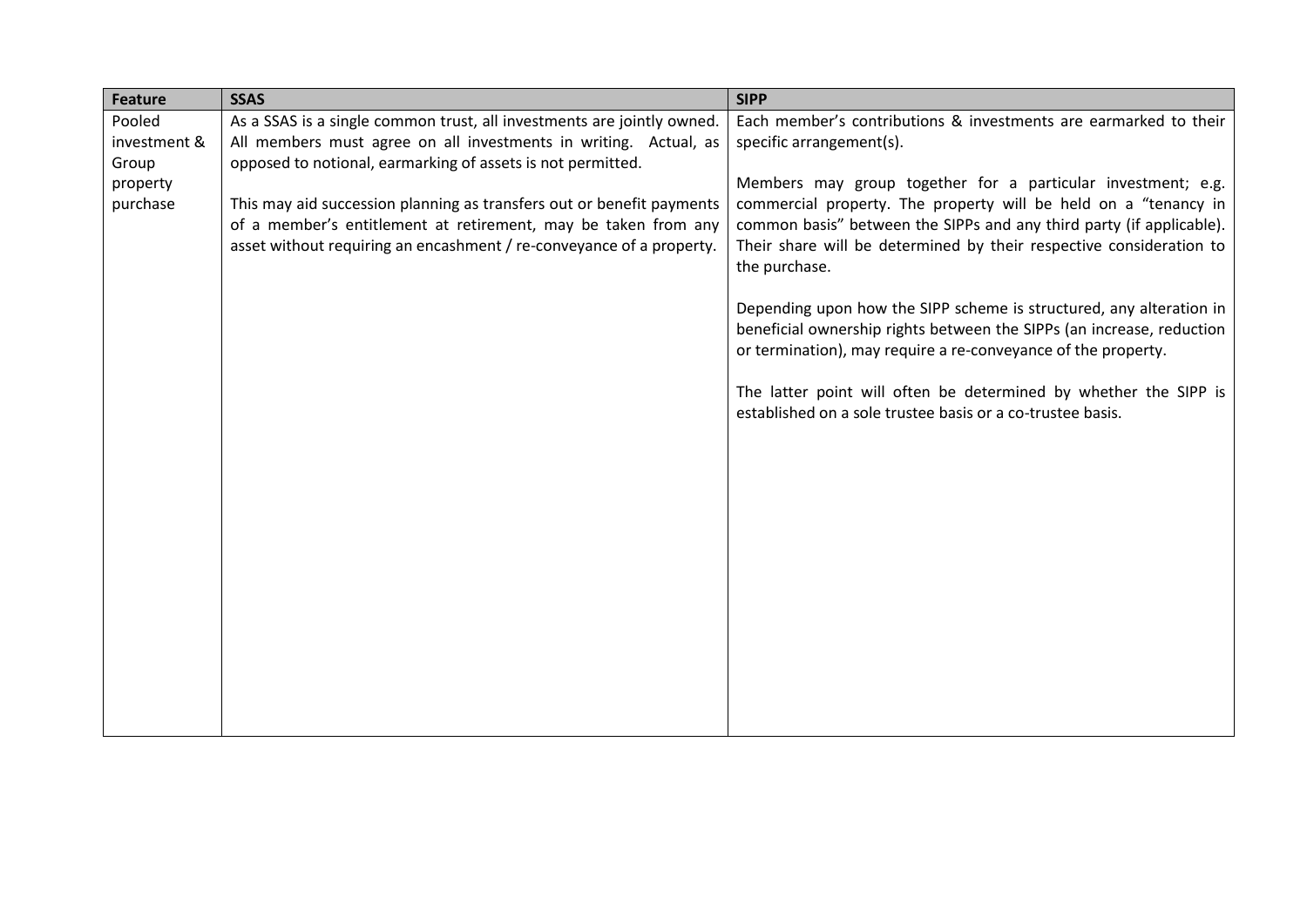| <b>SSAS</b><br><b>Feature</b>                                                                                                                                                                                                                                                                                                                                                                                                                                                                                                                                                                                                                                                                                                                                                                                                                                                                                                                                                                                                                                                                                                                                                                                                                                                                                                                                                                                                                              | <b>SIPP</b>                                                                                                                                                                                                                                                                                                                                                                                                                                                                                                    |
|------------------------------------------------------------------------------------------------------------------------------------------------------------------------------------------------------------------------------------------------------------------------------------------------------------------------------------------------------------------------------------------------------------------------------------------------------------------------------------------------------------------------------------------------------------------------------------------------------------------------------------------------------------------------------------------------------------------------------------------------------------------------------------------------------------------------------------------------------------------------------------------------------------------------------------------------------------------------------------------------------------------------------------------------------------------------------------------------------------------------------------------------------------------------------------------------------------------------------------------------------------------------------------------------------------------------------------------------------------------------------------------------------------------------------------------------------------|----------------------------------------------------------------------------------------------------------------------------------------------------------------------------------------------------------------------------------------------------------------------------------------------------------------------------------------------------------------------------------------------------------------------------------------------------------------------------------------------------------------|
| HMRC rules permit a SSAS to make a loan to an unconnected party<br>Loans<br>(persons not connected to the member(s) or sponsoring employer(s)<br>as defined by section 993 of the Income Tax Act 2007) on fully arms-<br>length commercial terms.<br>Yorssas do not permit such loans due to the risks involved.<br>A SSAS, as an occupational pension scheme, can also make a loan to<br>the sponsoring employer(s) provided:<br>It is secured with a first charge on an asset of suitable value and<br>type. (If an asset used as security is classed as "taxable<br>property" tax charges can arise, even though the pension<br>scheme does not hold the asset).<br>Maximum term is 5 years (although there is allowance for a loan<br>to be rolled over once).<br>Maximum loan is 50% of net scheme assets.<br>$\bullet$<br>Repayments are on a capital and interest basis with equal<br>$\bullet$<br>instalments paid at least annually.<br>Minimum interest rate set by reference to 1% above the base<br>$\bullet$<br>rate of 6 leading high street banks.<br>This is a key attraction of a SSAS as the member trustees can use the<br>proceeds to invest in their business. With suitable business planning<br>advice, this can prove highly beneficial to business owners.<br>Under HMRC rules, all loans are only acceptable if they are genuine<br>investments of pension schemes. They should be prudent, secure and<br>on a commercial basis. | HMRC rules permit a SIPP to make a loan to an unconnected party<br>(persons not connected to the member as defined by 993 of the<br>Income Tax Act 2007) on fully arms-length commercial terms.<br>Yorsipp do not permit such loans due to the risks involved.<br>No other types of loan are permitted. Certain investments listed or<br>dealt in on a recognised stock exchange (within section 841 ICTA<br>1988) or offered to the public, are not classed as loans for the<br>purposes of this restriction. |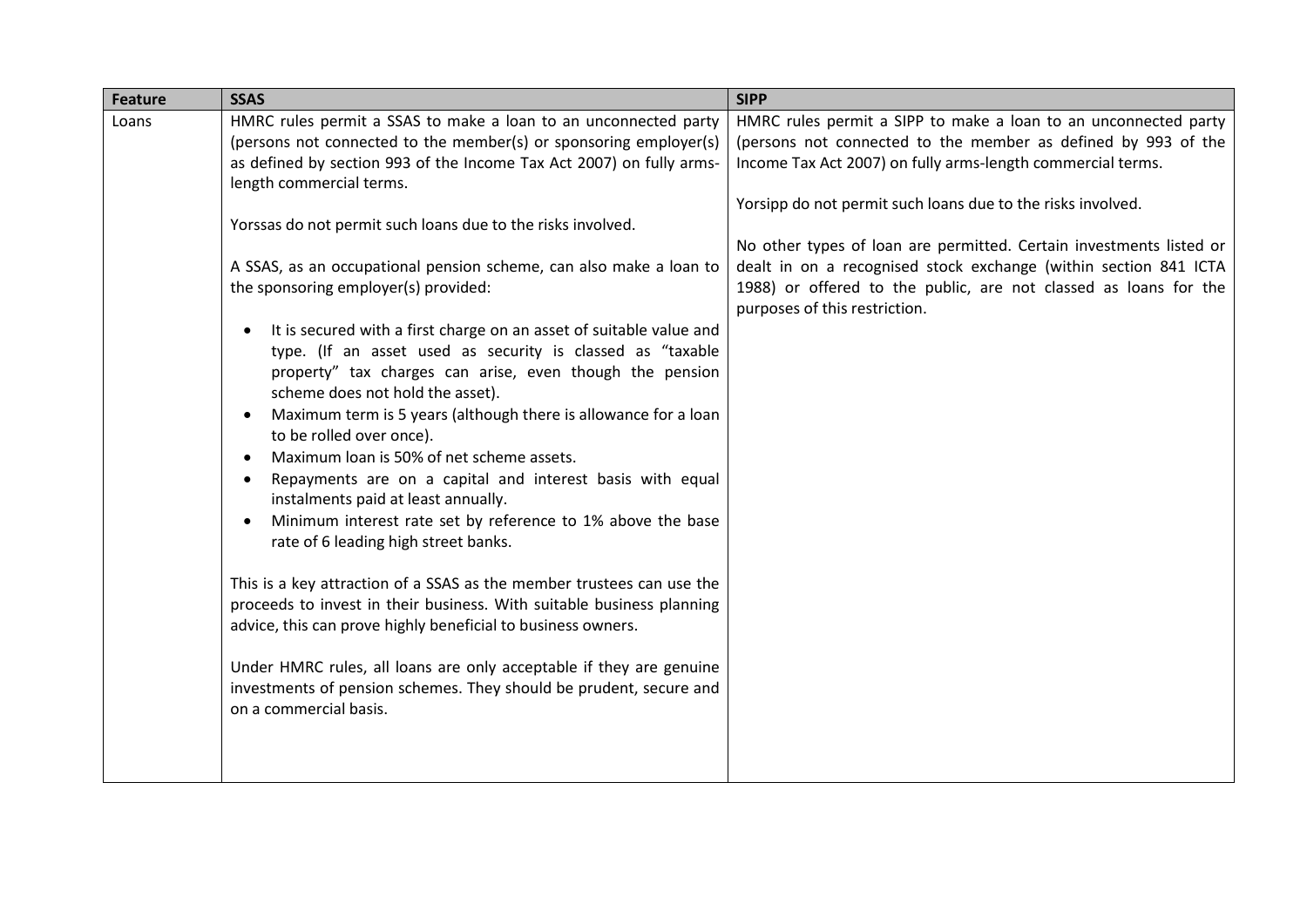| <b>Feature</b>             | <b>SSAS</b>                                                                                                                                                                                                                                                                                                                                                                                                                                                    | <b>SIPP</b>                                                                                                                                                                                                                                                                                                                                                                                                                                      |
|----------------------------|----------------------------------------------------------------------------------------------------------------------------------------------------------------------------------------------------------------------------------------------------------------------------------------------------------------------------------------------------------------------------------------------------------------------------------------------------------------|--------------------------------------------------------------------------------------------------------------------------------------------------------------------------------------------------------------------------------------------------------------------------------------------------------------------------------------------------------------------------------------------------------------------------------------------------|
| Unlisted share<br>purchase | Classed as "Non-standard" investments by the FCA, whether UK or<br>overseas shares. Although FCA & HMRC permit either, Yorssas only<br>allow the purchase of unlisted shares in UK companies, and only<br>where certain criteria are met. This is to avoid breaching HMRCs<br>"taxable property rules", among other risks.                                                                                                                                     | Classed as "Non-standard" investments by the FCA, whether UK or<br>overseas shares. Although FCA & HMRC permit either, Yorsipp only<br>allow the purchase of unlisted shares in UK companies, and only<br>where certain criteria are met. This is to avoid breaching HMRCs<br>"taxable property rules", among other risks.                                                                                                                       |
|                            | All members must meet the "High Net Worth" or "Sophisticated<br>Investor" definition.                                                                                                                                                                                                                                                                                                                                                                          | The member must meet the "High Net Worth" or "Sophisticated<br>Investor" definition.                                                                                                                                                                                                                                                                                                                                                             |
|                            | This is a complex area where specialist legal, accountancy and<br>financial advice should be sought. It must represent a bona fide<br>commercial transaction. It is critical that issues such as valuation (both<br>initial and ongoing), liquidity and legalities in general are considered<br>before any investment is made.                                                                                                                                 | This is a complex area where specialist legal, accountancy and<br>financial advice should be sought. It must represent a bona fide<br>commercial transaction. It is critical that issues such as valuation (both<br>initial and ongoing), liquidity and legalities in general are considered<br>before any investment is made.                                                                                                                   |
|                            | To avoid the danger of triggering HMRCs "taxable property rules" four<br>key conditions need to be satisfied. In broad terms:                                                                                                                                                                                                                                                                                                                                  | To avoid the danger of triggering HMRCs "taxable property rules" four<br>key conditions need to be satisfied. In broad terms:                                                                                                                                                                                                                                                                                                                    |
|                            | The limited company must be a trading concern.<br>٠<br>The pension scheme either alone or with associated persons<br>٠<br>does not have control of the company.<br>Neither the pension scheme member nor a connected person is<br>$\bullet$<br>a controlling director of the company.<br>The pension scheme does not hold the shares for the purposes<br>$\bullet$<br>of enabling the member or any connected person to occupy or<br>use the taxable property. | The limited company must be a trading concern.<br>The pension scheme either alone or with associated persons<br>does not have control of the company.<br>Neither the pension scheme member nor a connected person<br>is a controlling director of the company.<br>The pension scheme does not hold the shares for the<br>purposes of enabling the member or any connected person to<br>occupy or use / gain enjoyment from the taxable property. |
|                            | If the SSAS is purchasing unlisted shares in a Sponsoring Employer, the<br>investment must be less than 5% of the net scheme assets. If more<br>than one Employer participates, the investment must be less than<br>20% of net scheme assets in total; subject to the 5% limit in each.<br>Exceeding any of the above limits, will result in HMRC applying an<br>Unauthorised Payment charge and possibly other penalties.                                     |                                                                                                                                                                                                                                                                                                                                                                                                                                                  |